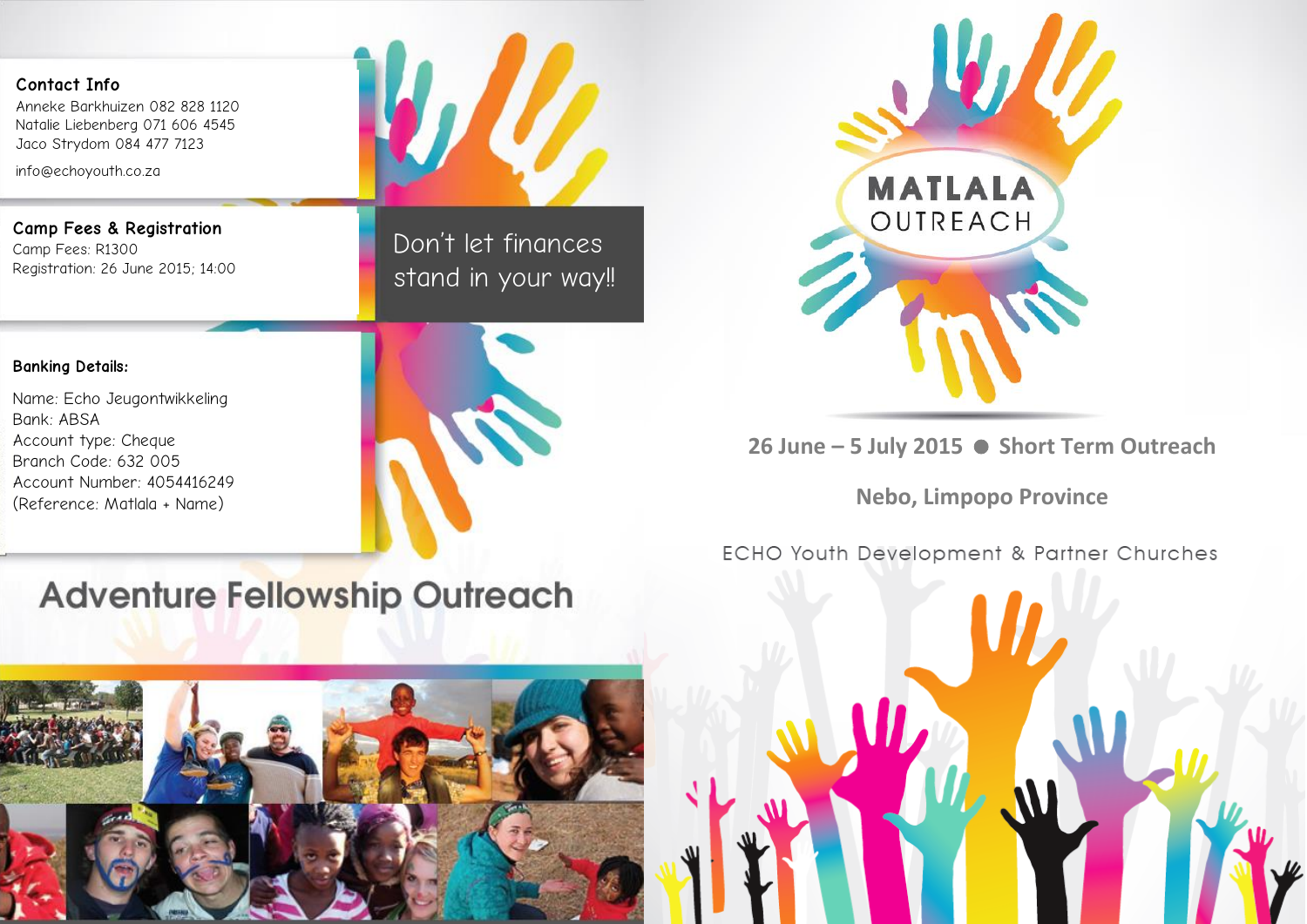## **Arrangements for departure:**

## **Where are we going? A little more about the area:**

## **Venue**

Villieria Dutch Reformed Church, 24 Ave 571, Villieria, Pretoria, RSA (Roadmaps are available)

#### **Registration**

Friday 27 June at 14h00

**Departure time** Fri 26 June 15h00

**Arrival Back** Sunday 5 July The outreach is in the Bapedi,Nebo area at the Matlala Hospital about 30 km north of Marble Hall and Groblersdal.

We are reaching out to the villages surrounding Matlala Hospital – Tsimanyane, Mooihoek ect. In this area there have been outreach projects since 1986.

### **Camping Facilities**

We will be making use of the old mission station for accommodation as well as tents etc. for camping.

## What to expect!

- Training in Cross-cultural evangelism
- Missionary work (outreach)
- Personal devotion time (Bible Study)
- Praise and Worship sessions + Community prayer

"Many believe diversity is our biggest problem in SA. We believe it could be our greatest blessing - there can be no harmony without diversity!" Words like Jewish and non-Jewish, religious and irreligious, insider and outsider, uncivilized and uncouth, slave and free, mean nothing. From now on everyone is defined by Christ, everyone is included in Christ. (Col.3:11)

## How to Prepare!

Please contact the following persons with regards to any DONATIONS: Natalie 071 606 4545 Anneke 082 828 1120

\*We are in great need of building supplies, clothes and non-perishable food (for the community), food donations for our own team, blankets and Bibles. YOU CAN ALSO SPONSOR SOMEONE FOR THE OUTREACH!!!



## What to Bring!

- Yourself
- Bible & Pen
- Enough warm clothes (it can get cold)
- Old , comfortable clothes
- Please note that we are guests in this beautiful and traditional community and we should thus dress accordingly, especially those individuals that work very closely with the community. (If you want to be part of the house visitation team, you have to wear the following: Girls: Long skirt /dress and shoulders covered. Guys: long pants.)
- Comfortable shoes for lots of walking
- Personal toiletries and towel
- Torch
- Sleeping bag, pillow, blanket and sheet. (Organise with Anneke if you are camping)
- Money for tuck shop
- Eating utensils
- A hat & sunburn lotion
- Personal medication
- Ministry preparation (contact Natalie)

"Each person is responsible for his / her own lunch / snacks for 26 June 2015"